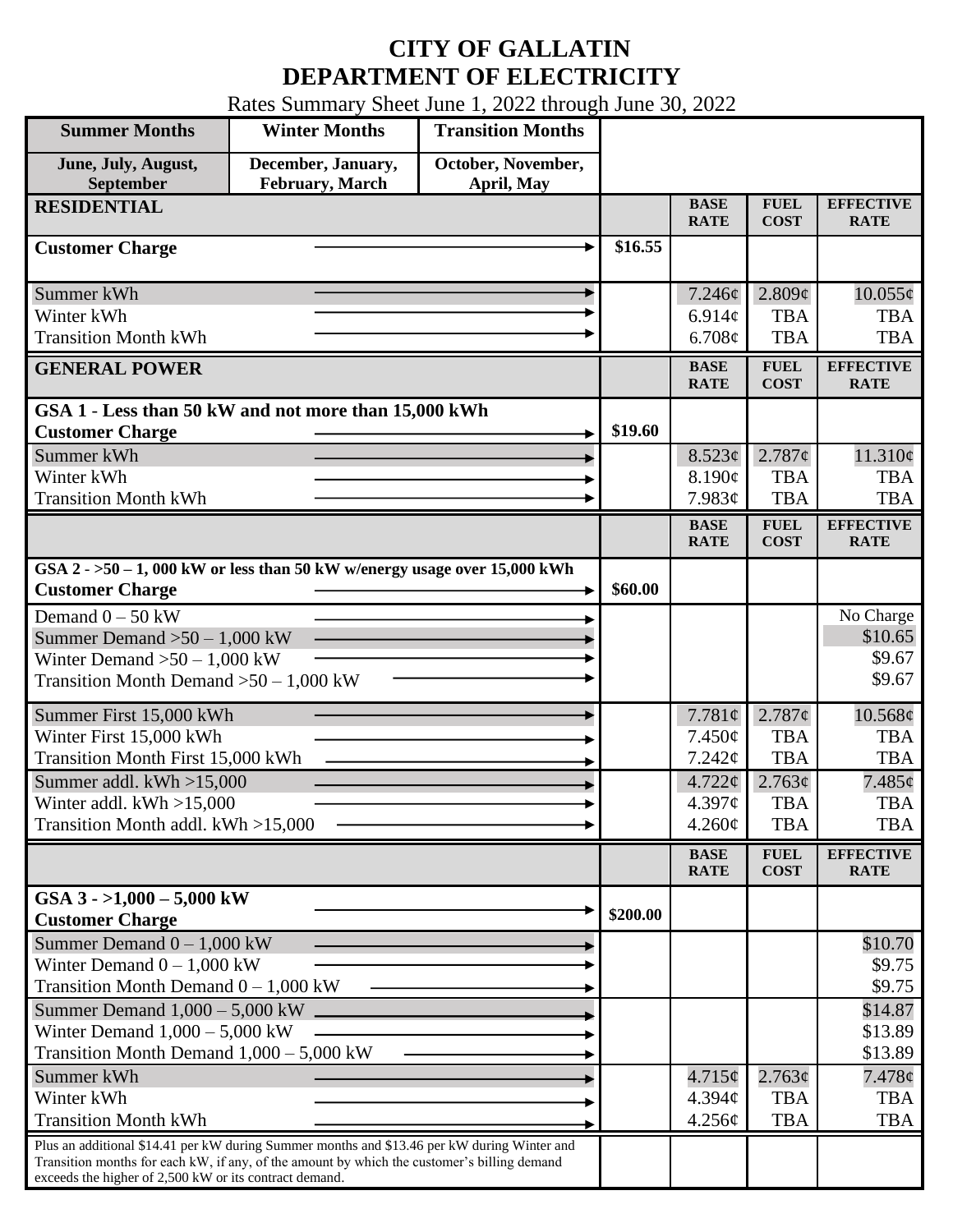| <b>Summer Months</b>                                                | <b>Winter Months</b>                             | <b>Transition Months</b> |         |                              |                            |                                 |
|---------------------------------------------------------------------|--------------------------------------------------|--------------------------|---------|------------------------------|----------------------------|---------------------------------|
| June, July, August,                                                 | December, January,                               | October, November,       |         |                              |                            |                                 |
| September                                                           | February, March                                  | April, May               |         |                              |                            |                                 |
| <b>GENERAL POWER CONTINUE</b>                                       |                                                  |                          |         | <b>BASE</b><br><b>RATE</b>   | <b>FUEL</b><br><b>COST</b> | <b>EFFECTIVE</b><br><b>RATE</b> |
| <b>TD GSA</b>                                                       |                                                  |                          |         |                              |                            |                                 |
| <b>Customer Charge</b>                                              |                                                  |                          | \$1,500 |                              |                            |                                 |
| <b>Onpeak Summer Demand</b>                                         |                                                  |                          |         |                              |                            | \$10.95                         |
| <b>Onpeak Winter Demand</b>                                         |                                                  |                          |         |                              |                            | \$9.99                          |
| <b>Onpeak Transition Month Demand</b>                               |                                                  |                          |         |                              |                            | \$9.99                          |
| <b>Offpeak Excess of Contract Demand</b>                            |                                                  |                          |         |                              |                            |                                 |
| Summer                                                              |                                                  |                          |         |                              |                            | \$10.95                         |
| Winter                                                              |                                                  |                          |         |                              |                            | \$9.99                          |
| Transition                                                          |                                                  |                          |         |                              |                            | \$9.99                          |
| <b>Max Demand</b>                                                   |                                                  |                          |         |                              |                            | \$5.23                          |
| <b>Onpeak Summer kWh</b>                                            |                                                  |                          |         | 8.049¢                       | 2.796¢                     | $10.845\phi$                    |
| <b>Onpeak Winter kWh</b>                                            |                                                  |                          |         | 6.520¢                       | <b>TBA</b>                 | <b>TBA</b>                      |
| <b>Onpeak Transition Month kWh</b>                                  |                                                  |                          |         | 5.115c                       | <b>TBA</b>                 | <b>TBA</b>                      |
| Offpeak Summer kWh First 200 HUD                                    |                                                  |                          |         | $4.700\phi$                  | 2.796¢                     | 7.496¢                          |
| Offpeak Summer kWh Next 200 HUD                                     |                                                  |                          |         | $0.452\phi$                  | 2.796¢                     | 3.248 <sub>¢</sub>              |
| <b>Additional HUD</b>                                               |                                                  |                          |         | 0.149¢                       | 2.796¢<br><b>TBA</b>       | $2.945\phi$<br><b>TBA</b>       |
| Offpeak Winter kWh First 200 HUD<br>Offpeak Winter kWh Next 200 HUD |                                                  |                          |         | 4.996¢<br>$0.452\mathcal{C}$ | <b>TBA</b>                 | <b>TBA</b>                      |
| <b>Additional HUD</b>                                               |                                                  |                          |         | 0.149¢                       | <b>TBA</b>                 | <b>TBA</b>                      |
| Offpeak Transition kWh First 200 HUD                                |                                                  |                          |         | 5.115¢                       | <b>TBA</b>                 | <b>TBA</b>                      |
| Offpeak Transition kWh Next 200 HUD                                 |                                                  |                          |         | $0.452\phi$                  | <b>TBA</b>                 | <b>TBA</b>                      |
| <b>Additional HUD</b>                                               |                                                  |                          |         | 0.149¢                       | <b>TBA</b>                 | <b>TBA</b>                      |
|                                                                     |                                                  |                          |         | <b>BASE</b>                  | <b>FUEL</b>                | <b>EFFECTIVE</b>                |
|                                                                     |                                                  |                          |         | <b>RATE</b>                  | <b>COST</b>                | <b>RATE</b>                     |
| GSB Demands from $5,001 - 15,000$ kW                                |                                                  |                          |         |                              |                            |                                 |
| <b>Customer Charge</b>                                              |                                                  |                          | \$1,500 |                              |                            |                                 |
| Onpeak Summer Demand 5,000 - 15,000 kW                              |                                                  |                          |         |                              |                            | \$10.87                         |
| Onpeak Winter Demand $5,000 - 15,000$ kW                            |                                                  |                          |         |                              |                            | \$9.90                          |
|                                                                     | Onpeak Transition Month Demand 5,000 – 15,000 kW |                          |         |                              |                            | \$9.90                          |
| <b>Offpeak Excess of Contract Demand</b>                            |                                                  |                          |         |                              |                            |                                 |
| Summer                                                              |                                                  |                          |         |                              |                            | \$10.87                         |
| Winter                                                              |                                                  |                          |         |                              |                            | \$9.90                          |
| Transition<br><b>Max Demand</b>                                     |                                                  |                          |         |                              |                            | \$9.90                          |
|                                                                     |                                                  |                          |         |                              |                            | \$5.21                          |
| <b>Onpeak Summer kWh</b>                                            |                                                  |                          |         | 6.513¢                       | $2.712\epsilon$            | $9.225\phi$                     |
| <b>Onpeak Winter kWh</b><br><b>Onpeak Transition Month kWh</b>      |                                                  |                          |         | 5.378¢<br>3.990¢             | <b>TBA</b><br><b>TBA</b>   | <b>TBA</b><br><b>TBA</b>        |
| Offpeak Summer kWh First 200 HUD                                    |                                                  |                          |         | $4.022\phi$                  | 2.712¢                     | $6.734\phi$                     |
| Offpeak Summer kWh Next 200 HUD                                     |                                                  |                          |         | $0.564\phi$                  | 2.712¢                     | 3.276¢                          |
| <b>Additional HUD</b>                                               |                                                  |                          |         | 0.223¢                       | 2.712¢                     | $2.935\phi$                     |
| Offpeak Winter kWh First 200 HUD                                    |                                                  |                          |         | 4.244 <sub>c</sub>           | <b>TBA</b>                 | <b>TBA</b>                      |
| Offpeak Winter kWh Next 200 HUD                                     |                                                  |                          |         | 0.564¢                       | <b>TBA</b>                 | <b>TBA</b>                      |
| <b>Additional HUD</b>                                               |                                                  |                          |         | 0.223¢                       | <b>TBA</b>                 | <b>TBA</b>                      |
| Offpeak Transition kWh First 200 HUD                                |                                                  |                          |         | $3.990\text{¢}$              | <b>TBA</b>                 | <b>TBA</b>                      |
| Offpeak Transition kWh Next 200 HUD                                 |                                                  |                          |         | 0.564¢                       | <b>TBA</b>                 | <b>TBA</b>                      |
| <b>Additional HUD</b>                                               |                                                  |                          |         | $0.223\phi$                  | <b>TBA</b>                 | <b>TBA</b>                      |

## **Page 2 - Rates Summary Sheet June 1, 2022 through June 30, 2022**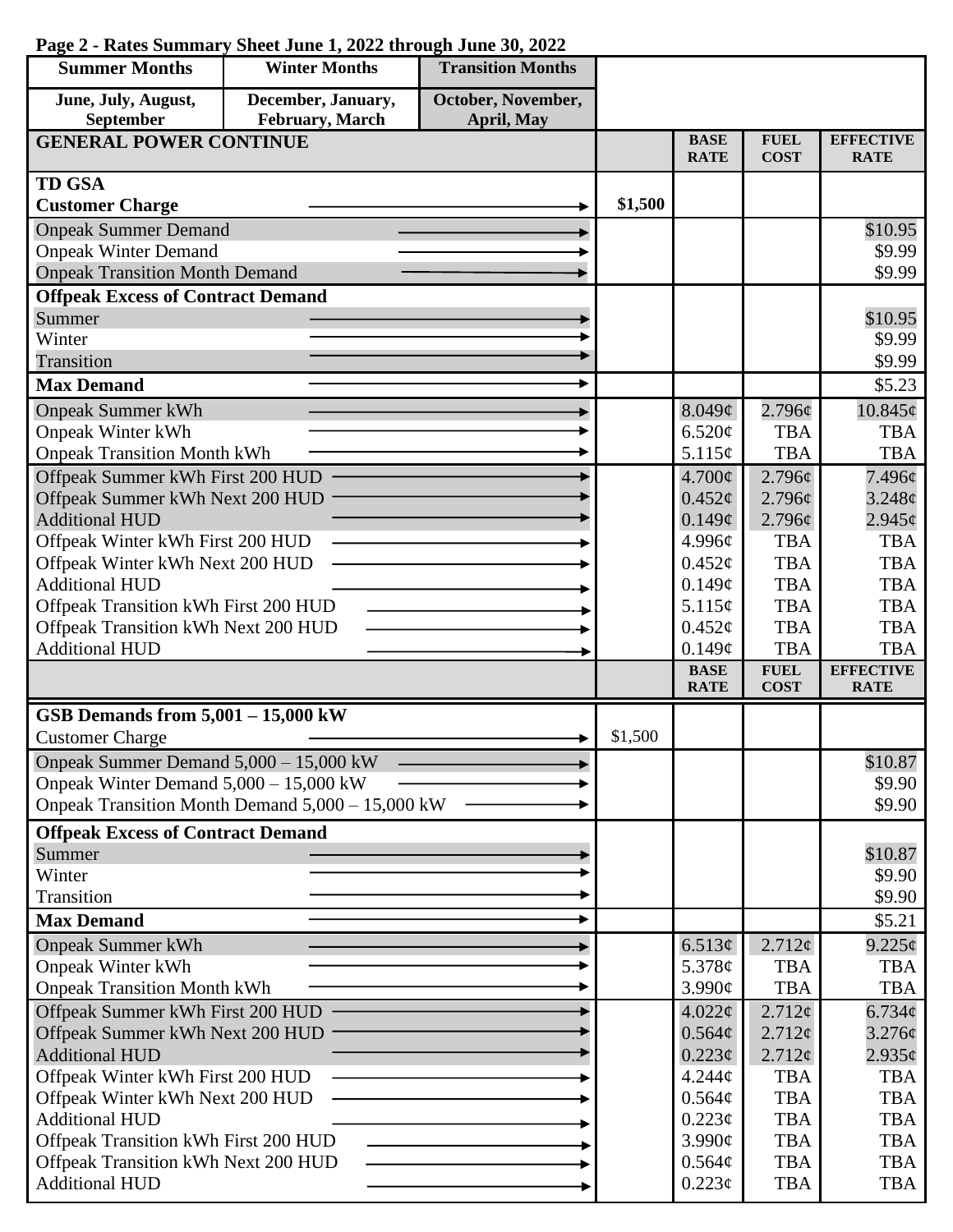| <b>Summer Months</b>                                     | <b>Winter Months</b>             | <b>Transition Months</b> |         |                            |                              |                                 |
|----------------------------------------------------------|----------------------------------|--------------------------|---------|----------------------------|------------------------------|---------------------------------|
| June, July, August,                                      | December, January,               | October, November,       |         |                            |                              |                                 |
| September                                                | February, March                  | <b>April, May</b>        |         |                            |                              |                                 |
| <b>GENERAL POWER CONTINUE</b>                            |                                  |                          |         | <b>BASE</b><br><b>RATE</b> | <b>FUEL</b><br><b>COST</b>   | <b>EFFECTIVE</b><br><b>RATE</b> |
|                                                          |                                  |                          |         |                            |                              |                                 |
| MSB Demands greater than 5,000 kW                        |                                  |                          |         |                            |                              |                                 |
| <b>Customer Charge</b>                                   |                                  |                          | \$1,500 |                            |                              |                                 |
| Onpeak Summer Demand > 5,000                             |                                  |                          |         |                            |                              | \$10.24                         |
| Onpeak Winter Demand > 5,000                             |                                  |                          |         |                            |                              | \$9.27                          |
| <b>Onpeak Transition Month Demand &gt;5,000</b>          |                                  |                          |         |                            |                              | \$9.27                          |
| <b>Max Demand</b>                                        |                                  |                          |         |                            |                              | \$2.26                          |
| <b>Offpeak Excess of Contract Demand</b>                 |                                  |                          |         |                            |                              |                                 |
| Summer                                                   |                                  |                          |         |                            |                              | \$10.24                         |
| Winter                                                   |                                  |                          |         |                            |                              | \$9.27                          |
| Transition                                               |                                  |                          |         |                            |                              | \$9.27                          |
| <b>Onpeak Summer kWh</b>                                 |                                  |                          |         | 5.779 $\phi$               | $2.704\varphi$               | 8.483¢                          |
| <b>Onpeak Winter kWh</b>                                 |                                  |                          |         | 4.639¢                     | <b>TBA</b>                   | <b>TBA</b>                      |
| <b>Onpeak Transition Month kWh</b>                       |                                  |                          |         | 3.589c                     | <b>TBA</b>                   | <b>TBA</b>                      |
| Offpeak Summer kWh First 200 HU <del>D</del>             |                                  |                          |         | 3.279¢                     | $2.704\mathcal{C}$           | 5.983¢                          |
| Offpeak Summer kWh Next 200 HUD                          |                                  |                          |         | $0.310\phi$                | 2.704 <sub>c</sub>           | $3.014\mathcal{C}$              |
| <b>Additional HUD</b>                                    |                                  |                          |         | $0.055\phi$                | $2.704\phi$                  | 2.759¢                          |
| Offpeak Winter kWh First 200 HUD                         |                                  |                          |         | 3.502¢                     | <b>TBA</b>                   | <b>TBA</b>                      |
| Offpeak Winter kWh Next 200 HUD                          |                                  |                          |         | 0.310¢                     | <b>TBA</b>                   | <b>TBA</b>                      |
| <b>Additional HUD</b>                                    |                                  |                          |         | $0.055\phi$                | <b>TBA</b>                   | <b>TBA</b>                      |
| Offpeak Transition kWh First 200 HUD                     |                                  |                          |         | 3.589¢                     | <b>TBA</b>                   | <b>TBA</b>                      |
| Offpeak Transition kWh Next 200 HUD                      |                                  |                          |         | 0.310¢                     | <b>TBA</b>                   | <b>TBA</b>                      |
| <b>Additional HUD</b>                                    |                                  |                          |         | $0.055\phi$                | <b>TBA</b>                   | <b>TBA</b>                      |
|                                                          |                                  |                          |         | <b>BASE</b>                | <b>FUEL</b>                  | <b>EFFECTIVE</b>                |
|                                                          |                                  |                          |         | <b>RATE</b>                | <b>COST</b>                  | <b>RATE</b>                     |
| MSD Demands greater than 25,000 kW                       |                                  |                          | \$1,500 |                            |                              |                                 |
| <b>Customer Charge</b>                                   |                                  |                          |         |                            |                              |                                 |
| <b>Onpeak Summer Demand</b>                              |                                  |                          |         |                            |                              | \$10.24                         |
| <b>Onpeak Winter Demand</b>                              |                                  |                          |         |                            |                              | \$9.27                          |
| <b>Onpeak Transition Demand</b>                          |                                  |                          |         |                            |                              | \$9.27                          |
| <b>Max Demand</b>                                        |                                  |                          |         |                            |                              | \$1.64                          |
| <b>Offpeak Excess of Contract Demand</b>                 |                                  |                          |         |                            |                              |                                 |
| Summer                                                   |                                  |                          |         |                            |                              | \$10.24                         |
| Winter                                                   |                                  |                          |         |                            |                              | \$9.27                          |
| <b>Transition</b>                                        |                                  |                          |         |                            |                              | \$9.27                          |
| <b>Onpeak Summer kWh</b>                                 |                                  |                          |         | 5.440 $\phi$               | 2.704¢                       | $8.144\phi$                     |
| <b>Onpeak Winter kWh</b>                                 |                                  |                          |         | 4.298¢                     | <b>TBA</b>                   | <b>TBA</b>                      |
| <b>Onpeak Transition Month kWh</b>                       |                                  |                          |         |                            | <b>TBA</b>                   | <b>TBA</b>                      |
|                                                          |                                  |                          |         | 3.248¢                     |                              |                                 |
|                                                          |                                  |                          |         |                            |                              |                                 |
|                                                          | Offpeak Summer kWh First 200 HUD |                          |         | 2.939¢                     | 2.704¢<br>$2.704\mathcal{C}$ | 5.643¢                          |
| Offpeak Summer kWh Next 200 HUD<br><b>Additional HUD</b> |                                  |                          |         | 0.282¢<br>$0.223\epsilon$  | $2.704\phi$                  | $2.986\phi$<br>$2.927\phi$      |
| Offpeak Winter kWh First 200 HUD                         |                                  |                          |         | 3.161¢                     | <b>TBA</b>                   | <b>TBA</b>                      |
| Offpeak Winter kWh Next 200 HUD                          |                                  |                          |         | 0.282¢                     | <b>TBA</b>                   | <b>TBA</b>                      |
| <b>Additional HUD</b>                                    |                                  |                          |         | $0.223\phi$                | <b>TBA</b>                   | <b>TBA</b>                      |
| Offpeak Transition kWh First 200 HUD                     |                                  |                          |         | 3.248¢                     | <b>TBA</b>                   | <b>TBA</b>                      |
| Offpeak Transition kWh Next 200 HUD                      |                                  |                          |         | 0.282¢                     | <b>TBA</b>                   | <b>TBA</b>                      |

## **Page 3 - Rates Summary Sheet June 1, 2022 through June 30, 2022**